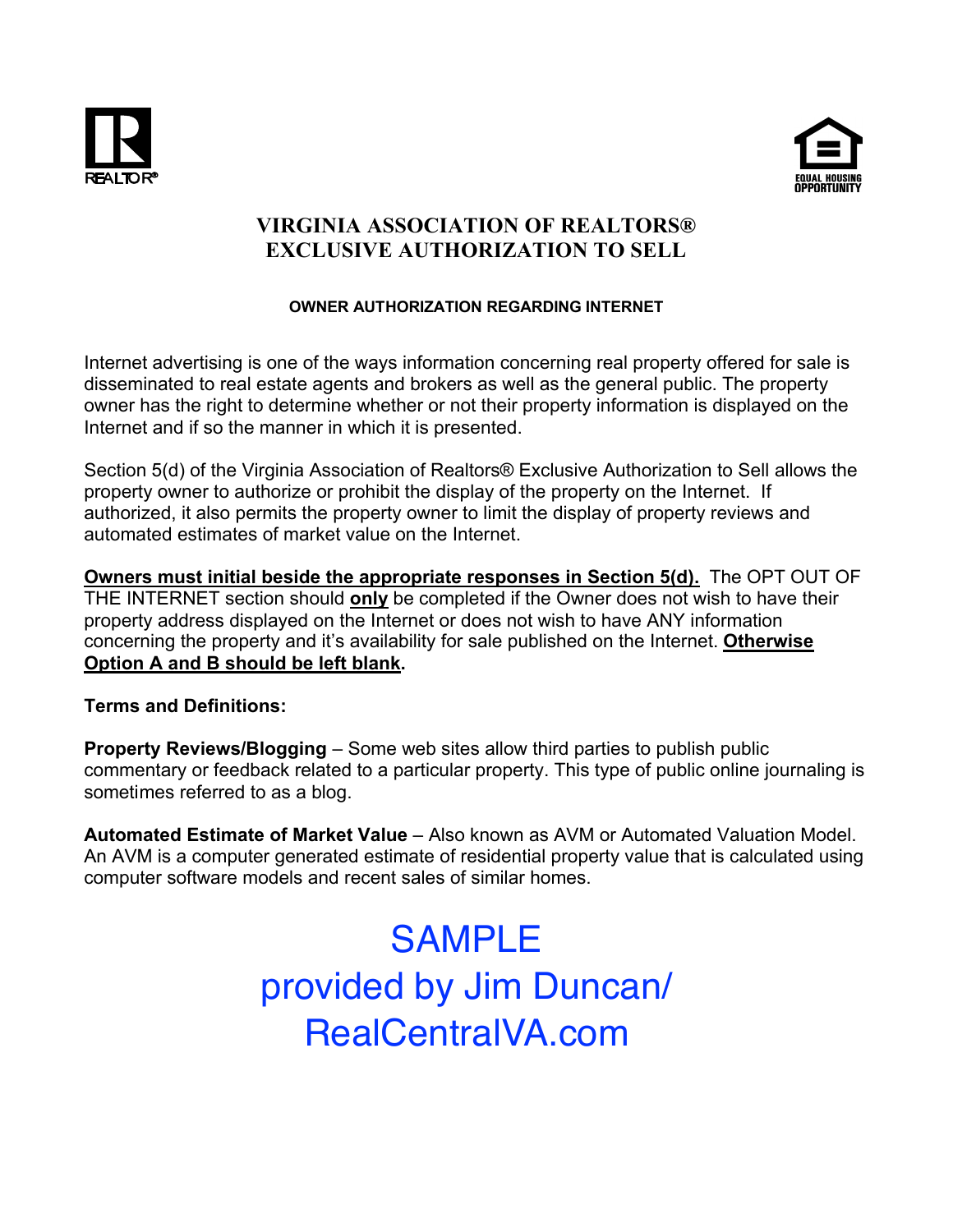

## **VIRGINIA ASSOCIATION OF REALTORS® EXCLUSIVE AUTHORIZATION TO SELL**



**(This is a legally binding contract, if not understood, seek competent advice before signing)**

| This AGREEMENT made as of                                    | by and between                            |
|--------------------------------------------------------------|-------------------------------------------|
| and                                                          | (together the "Owner"); (Note: All Owners |
| and Spouses must be parties to and sign this Agreement); and | (the                                      |
| "Broker"), provides:                                         |                                           |
|                                                              |                                           |

1. In consideration of services rendered by Broker to Owner, Owner grants to Broker the EXCLUSIVE and irrevocable right to sell certain real estate, and all improvements thereon which is owned by Owner and which is hereafter described (all herein called the "Property"), during the period commencing on \_\_\_\_\_\_\_\_\_\_\_ midnight on  $\frac{1}{2}$ ,  $\frac{1}{2}$ ,  $\frac{1}{2}$ ,  $\frac{1}{2}$ ,  $\frac{1}{2}$ ,  $\frac{1}{2}$ ,  $\frac{1}{2}$ ,  $\frac{1}{2}$ ,  $\frac{1}{2}$ ,  $\frac{1}{2}$ ,  $\frac{1}{2}$ ,  $\frac{1}{2}$ ,  $\frac{1}{2}$ ,  $\frac{1}{2}$ ,  $\frac{1}{2}$ ,  $\frac{1}{2}$ ,  $\frac{1}{2}$ ,  $\frac{1}{2}$ ,  $\frac{1}{2}$ , \_\_\_\_\_\_\_\_\_\_\_\_\_\_\_\_\_\_\_\_\_\_\_\_\_\_\_\_\_\_\_\_\_\_\_\_\_\_\_\_\_\_\_\_\_\_\_\_\_\_\_\_\_\_\_\_\_\_\_\_\_\_\_\_\_\_\_\_\_\_\_\_\_\_\_ Dollars

 $\sum_{n=1}^{\infty}$ , payable in cash, or at such price and/or on such terms as may be agreed by the parties.

- 2. Broker agrees to make reasonable efforts to obtain a purchaser for the Property during the initial period of time and any extension thereof.
- 3. The Property is located in the City or County of \_\_\_\_\_\_\_\_\_\_\_\_\_\_\_\_\_\_\_\_\_\_\_\_\_\_\_\_\_\_\_\_\_\_\_ and is described as follows: provided by Jim Duncan/RealCentralVA.com

and more commonly known as

 $(i.e., street, town, village, etc).$ 

4. If the property is sold or exchanged by Broker, or by Owner with or without the assistance of Broker, within the initial period of time or any extension thereof, Owner agrees to pay Broker a fee of \_\_\_\_\_\_\_\_\_\_\_\_\_\_\_

days after the expiration of the initial period of time or any extension thereof, the Property is sold or exchanged by the Broker, by Owner, or by any other person, to a purchaser or purchasers to whom the Property was shown, offered, or introduced by the Broker, or by any licensed broker or salesperson employed by or affiliated with Broker, Owner agrees to pay Broker the Fee. Notwithstanding the foregoing, Owner shall not be obligated to pay the Fee to Broker if, after the expiration of the initial period of time or any extension thereof, Owner enters into an exclusive authorization to sell or exchange the Property with a licensed broker or salesperson, other than Broker or a licensed broker or salesperson employed or affiliated with Broker, and the Property is sold or exchanged pursuant to such exclusive authorization. For purposes of the Agreements, if an offer is presented to Owner within the initial period of time or any extension thereof, but (i) is accepted by Owner after expiration of the initial period of time or any extension thereof, or (ii) Owner make a counteroffer which is accepted by the purchaser after the expiration of the initial period of time or any extension thereof, the Owner shall pay Broker the Fee as if the Property had been sold during the initial period of time or any extension thereof. d by the parties.<br>
SAMPLE  $\blacksquare$ <br>
SAMPLE is a considerable efforts to obtain a purchaser for the Property during the minial period of time and any<br>
signal thereof starts are approximately the effect of the Property during

- 5. (a) Unless otherwise provided herein, Owner hereby authorizes Broker to submit pertinent information concerning the listing of the Property (including information which may be provided on a separate form or document) to any Multiple Listing Service "MLS" serving the geographic area in which the Property is located of which Broker is a member to distribute such information to other Brokers, and to solicit the cooperation of other Brokers in securing a purchaser or purchasers for the Property.
	- (b) Broker is authorized to make an offer of cooperation and compensation to all participants of the MLS. Broker is authorized to show the Property and to make access available to cooperating brokers and their clients whether such brokers are acting as buyer representatives, or as subagents of Broker, or in some other capacity. Unless otherwise set forth in paragraph 11 herein, Broker will offer to all cooperating brokers compensation in the amount of

 $\mathcal{L}_\text{max}$  and  $\mathcal{L}_\text{max}$  and  $\mathcal{L}_\text{max}$ 

<sup>(</sup>c) Broker shall have the right to advertise the Property in commercially reasonable ways, and unless otherwise provided herein, shall have the right to place advertisements of the Property on the Internet® communications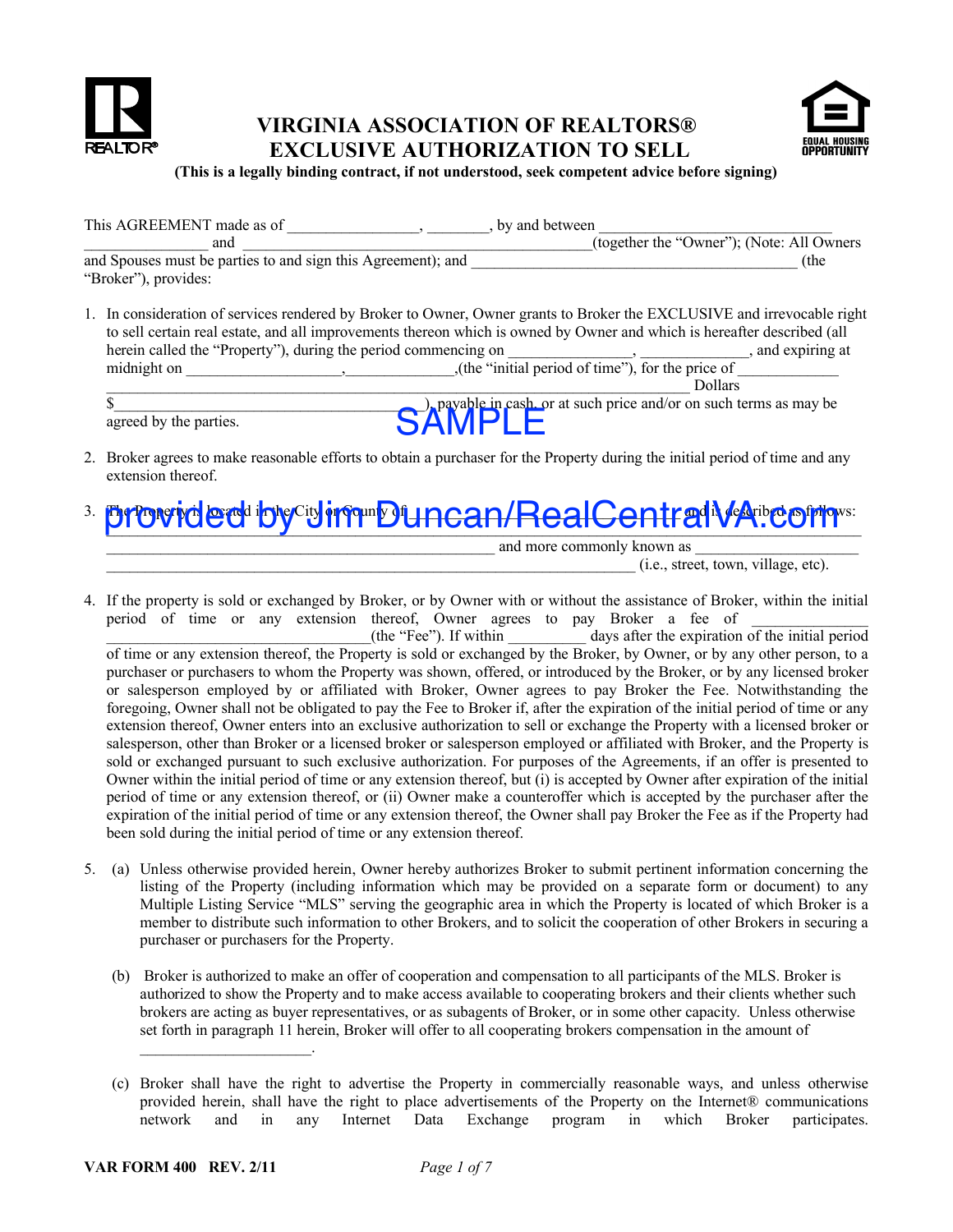(d) Owner authorizes the dissemination of Property/sales information to MLS participants, including electronic format, magazines and other media. If authorized below, Broker's website may also allow third-parties to (i) write comments or reviews about the Property or display a hyperlink to comments or reviews in immediate conjunction with particular listings, or (ii) display an automated estimate of the market value of the Property (or hyperlink to such estimate) or other listings in immediate conjunction with the Property.

**If Owner does not want the Property listing or address displayed on the Internet, Owner must complete the "OPT-OUT OF INTERNET" section below.**

| <b>OPT-OUT OF INTERNET</b><br>Complete this section only if Owner desires to opt-out of Internet display                                                                                                                                                          |  |  |  |  |
|-------------------------------------------------------------------------------------------------------------------------------------------------------------------------------------------------------------------------------------------------------------------|--|--|--|--|
| Owner may opt-out of having the property listing or property address displayed on the Internet by selecting<br>Option A or B below.                                                                                                                               |  |  |  |  |
| <b>Option A:</b> $\bigcup$ Owner has advised Broker that Owner does not want the Property displayed on the Internet.<br>OR<br><b>Option B:</b> $\bigcup$ Owner has advised Broker that Owner does not want the address of the Property displayed on the Internet. |  |  |  |  |
| Owner understands and acknowledges that if <b>Option A</b> has been selected, consumers who conduct searches for listings on<br>the Internet will not see information about the Property in response to their search. (Owner's Initials)                          |  |  |  |  |
|                                                                                                                                                                                                                                                                   |  |  |  |  |

Owner (**initial one**) authorizes does not authorize third-parties to write comments or reviews about the Property or provide hyperlinks to comments or reviews to any property in immediate conjunction with the Property.

Owner (**initial one**) authorizes \_\_\_\_\_ does not authorize \_\_\_\_\_ an automated estimate of the market value of the Property (or any hyperlink to such estimate) or any property in immediate conjunction with the listing.

- (e) Owner acknowledges that Broker, in the course of its business, may represent buyers, some of whom may wish to see or consider the Property. Owner consents to Broker's showing the property to Broker's buyer clients who may be interested in the Property. If Broker shows the Property to a buyer client who wishes to make an offer on the Property, then a dual representation by Broker will exist and either:
- (i) Broker may request the consent of Owner and Broker's buyer client to assign different licensees affiliated with Broker as designated representatives to represent respectively, Owner and Broker's buyer client to the exclusion of all other licensees of Broker. Such designated representatives shall not be considered dual representatives under Virginia law and shall not be limited in their ability to represent the client to whom they are designated in the transaction. The principal broker or the supervising broker who is supervising the transaction shall be considered a dual representative of both Owner and Broker's buyer client, and such broker's ability to represent both clients will be limited. Broker shall not disclose to either client or such client's designated representative any information that has been given to the dual representative by the other client within the confidence and trust of the brokerage relationship, unless the disclosure is required by law or consented to in writing by the affected party. Broker will obtain the written consent of the buyer to the designation of representatives not later than the time an offer to purchase the Property is delivered to buyer's representative, and from Owner prior to the time such offer is presented to Owner; or
- (ii) If Broker does not so designate representatives to represent Owner and Broker's buyer client, Broker will be acting as the representative for the buyer and Owner in the same transaction. Broker may act as such a dual representative only with the knowledge and informed written consent of all parties to the transaction. In any such transaction, there is a limitation on Broker's ability to represent either buyer or seller fully and exclusively. In the Standard Provisions of the Agreement is a disclosure (Item M) explaining more fully the roles and responsibilities of a buyer, Owner, and representatives in a dual representation. Owner agrees that before considering any offer on the Property from a buyer client of Broker, Owner will enter into a written acknowledgment of and consent to a dual representation on the part of Broker and will confirm the disclosure of and consent to the dual representation described in this Agreement.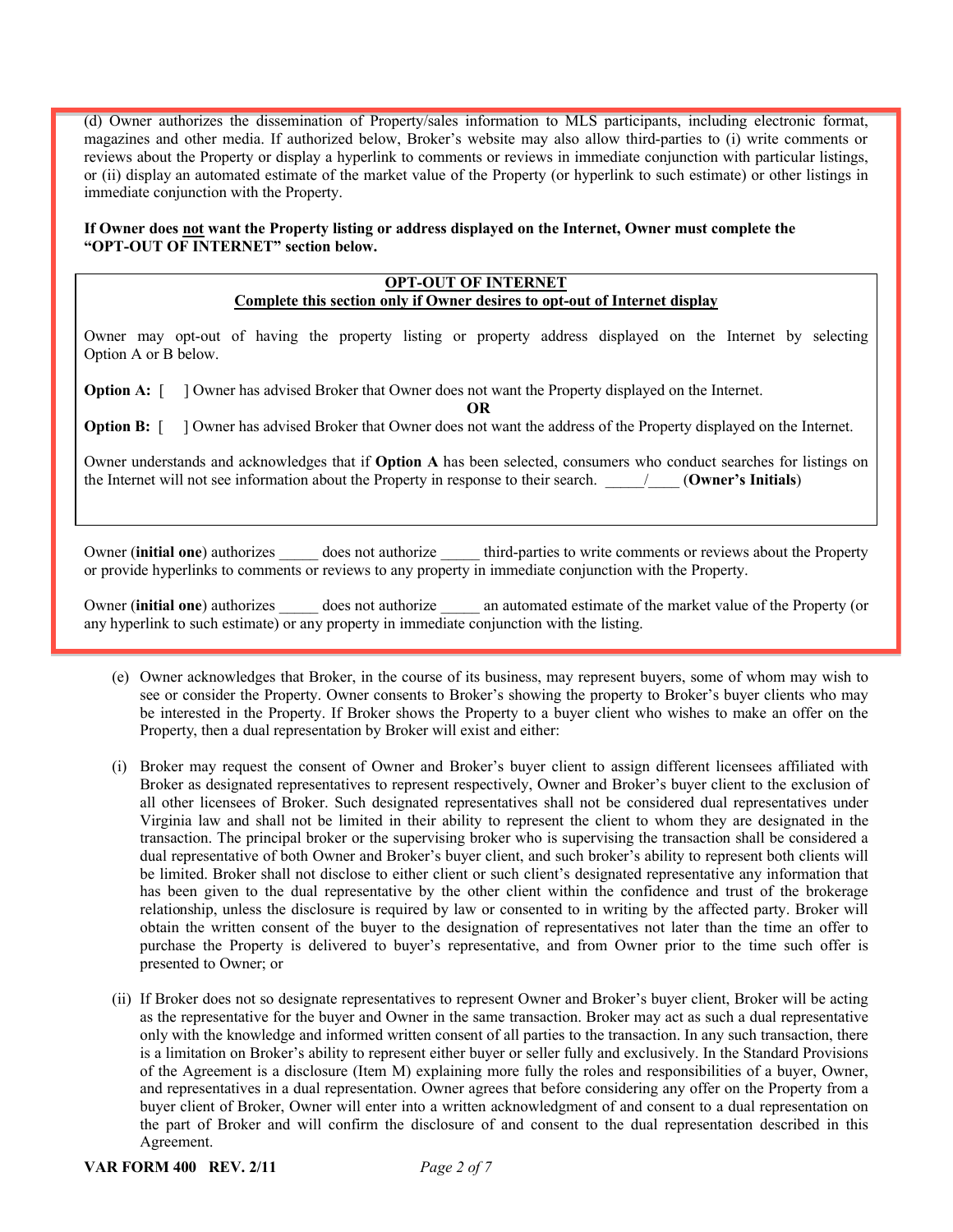# provided by Jim Duncan/

- 6. Owner hereby authorizes  $\Box$ Real $\Box$ CentralVA.com Property.
- 7. (a) Owner represents to Broker that the Property is  $\Box$  is not  $\Box$  located within a development that is subject to the Virginia Property Owners' Association Act (Sections 55-508 through 55-516 of the Code of Virginia) (the "POA Act"). If the Property is within such a development, the POA Act requires Seller to obtain from the Property Owners' Association an association disclosure packet and provide it to Purchaser.

Purchaser may cancel the purchase agreement within three or six days (depending on the manner of delivery) after receiving the association disclosure packet or being notified that the association disclosure packet will not be available. The right to receive the association disclosure packet and the right to cancel this Contract are waived conclusively if not exercised before settlement.

(b) Owner represents to Broker that the Property is  $\|\cdot\|$  or is not  $\|\cdot\|$  located within a development that is subject to the Virginia Condominium Act (Section 55-79.39 et seq. of the Code of Virginia) (the "Condominium Act"). If the Property is within such a development, the Condominium Act requires Seller to obtain from the unit owners' association a condominium resale certificate and provide it to Purchaser.

Purchaser may cancel the purchase agreement within three or six days (depending on the manner of delivery) after receiving the condominium resale certificate. The right to receive the condominium resale certificate and the right to cancel this Contract are waived conclusively if not exercised before settlement.

- 8. Owner acknowledges that Broker shall disclose to potential purchasers of the Property all material adverse facts pertaining to the physical condition of the Property actually known by Broker.
- 9. Owner authorizes Broker to use Broker's best judgment in determining how and when to divulge the existence of an offer or offers on the Property of which Broker is aware to other brokers. Owner shall inform Broker if Owner is unwilling to permit Broker to divulge the existence of any particular offer on the Property.
- 10. Virginia Residential Property Disclosure Act (Section 55-517 through 55-525 of the Code of Virginia) requires the owner of residential real property to furnish the purchaser of such property a disclosure statement in a form provided by the Virginia Real Estate Board containing certain information and disclosures for the benefit of purchasers and stating that the owner makes no representations or warranties as to the condition of such property and that the property is being sold "as is" with all defects that may exist, if any, except as otherwise provided in the purchase contract. Failure to make such disclosure in a timely manner or any misrepresentation contained in the disclosure may result in termination of the purchase contract or an award of damages to the purchaser. Broker will furnish Owner with the appropriate disclosure form for completion by Owner. SAMPLE<br>
Denot hereby malnetes. **From all Confidential information** to real estate any confidential information to the subset of the property of the summer or the subset of the summer or the subset of the summer or the sub

 $\mathcal{L}_\mathcal{L} = \{ \mathcal{L}_\mathcal{L} = \{ \mathcal{L}_\mathcal{L} = \{ \mathcal{L}_\mathcal{L} = \{ \mathcal{L}_\mathcal{L} = \{ \mathcal{L}_\mathcal{L} = \{ \mathcal{L}_\mathcal{L} = \{ \mathcal{L}_\mathcal{L} = \{ \mathcal{L}_\mathcal{L} = \{ \mathcal{L}_\mathcal{L} = \{ \mathcal{L}_\mathcal{L} = \{ \mathcal{L}_\mathcal{L} = \{ \mathcal{L}_\mathcal{L} = \{ \mathcal{L}_\mathcal{L} = \{ \mathcal{L}_\mathcal{$  $\mathcal{L}_\mathcal{L} = \mathcal{L}_\mathcal{L}$ 

 $\mathcal{L}_\mathcal{L} = \{ \mathcal{L}_\mathcal{L} = \{ \mathcal{L}_\mathcal{L} = \{ \mathcal{L}_\mathcal{L} = \{ \mathcal{L}_\mathcal{L} = \{ \mathcal{L}_\mathcal{L} = \{ \mathcal{L}_\mathcal{L} = \{ \mathcal{L}_\mathcal{L} = \{ \mathcal{L}_\mathcal{L} = \{ \mathcal{L}_\mathcal{L} = \{ \mathcal{L}_\mathcal{L} = \{ \mathcal{L}_\mathcal{L} = \{ \mathcal{L}_\mathcal{L} = \{ \mathcal{L}_\mathcal{L} = \{ \mathcal{L}_\mathcal{$  $\mathcal{L}_\mathcal{L} = \{ \mathcal{L}_\mathcal{L} = \{ \mathcal{L}_\mathcal{L} = \{ \mathcal{L}_\mathcal{L} = \{ \mathcal{L}_\mathcal{L} = \{ \mathcal{L}_\mathcal{L} = \{ \mathcal{L}_\mathcal{L} = \{ \mathcal{L}_\mathcal{L} = \{ \mathcal{L}_\mathcal{L} = \{ \mathcal{L}_\mathcal{L} = \{ \mathcal{L}_\mathcal{L} = \{ \mathcal{L}_\mathcal{L} = \{ \mathcal{L}_\mathcal{L} = \{ \mathcal{L}_\mathcal{L} = \{ \mathcal{L}_\mathcal{$ 

 $\mathcal{L}_\mathcal{L} = \{ \mathcal{L}_\mathcal{L} = \{ \mathcal{L}_\mathcal{L} = \{ \mathcal{L}_\mathcal{L} = \{ \mathcal{L}_\mathcal{L} = \{ \mathcal{L}_\mathcal{L} = \{ \mathcal{L}_\mathcal{L} = \{ \mathcal{L}_\mathcal{L} = \{ \mathcal{L}_\mathcal{L} = \{ \mathcal{L}_\mathcal{L} = \{ \mathcal{L}_\mathcal{L} = \{ \mathcal{L}_\mathcal{L} = \{ \mathcal{L}_\mathcal{L} = \{ \mathcal{L}_\mathcal{L} = \{ \mathcal{L}_\mathcal{$ 

 $\mathcal{L}_\mathcal{L} = \{ \mathcal{L}_\mathcal{L} = \{ \mathcal{L}_\mathcal{L} = \{ \mathcal{L}_\mathcal{L} = \{ \mathcal{L}_\mathcal{L} = \{ \mathcal{L}_\mathcal{L} = \{ \mathcal{L}_\mathcal{L} = \{ \mathcal{L}_\mathcal{L} = \{ \mathcal{L}_\mathcal{L} = \{ \mathcal{L}_\mathcal{L} = \{ \mathcal{L}_\mathcal{L} = \{ \mathcal{L}_\mathcal{L} = \{ \mathcal{L}_\mathcal{L} = \{ \mathcal{L}_\mathcal{L} = \{ \mathcal{L}_\mathcal{$  $\mathcal{L}_\mathcal{L} = \{ \mathcal{L}_\mathcal{L} = \{ \mathcal{L}_\mathcal{L} = \{ \mathcal{L}_\mathcal{L} = \{ \mathcal{L}_\mathcal{L} = \{ \mathcal{L}_\mathcal{L} = \{ \mathcal{L}_\mathcal{L} = \{ \mathcal{L}_\mathcal{L} = \{ \mathcal{L}_\mathcal{L} = \{ \mathcal{L}_\mathcal{L} = \{ \mathcal{L}_\mathcal{L} = \{ \mathcal{L}_\mathcal{L} = \{ \mathcal{L}_\mathcal{L} = \{ \mathcal{L}_\mathcal{L} = \{ \mathcal{L}_\mathcal{$ 

11. Other terms: (Use this space for additional terms not dealt with elsewhere in this Agreement.)

| 12. Owner is advised that because some purchasers may employ the services of buyer agents or representatives, Owner      |
|--------------------------------------------------------------------------------------------------------------------------|
| should not disclose any confidential information to prospective purchasers or to real estate licensees other than Broker |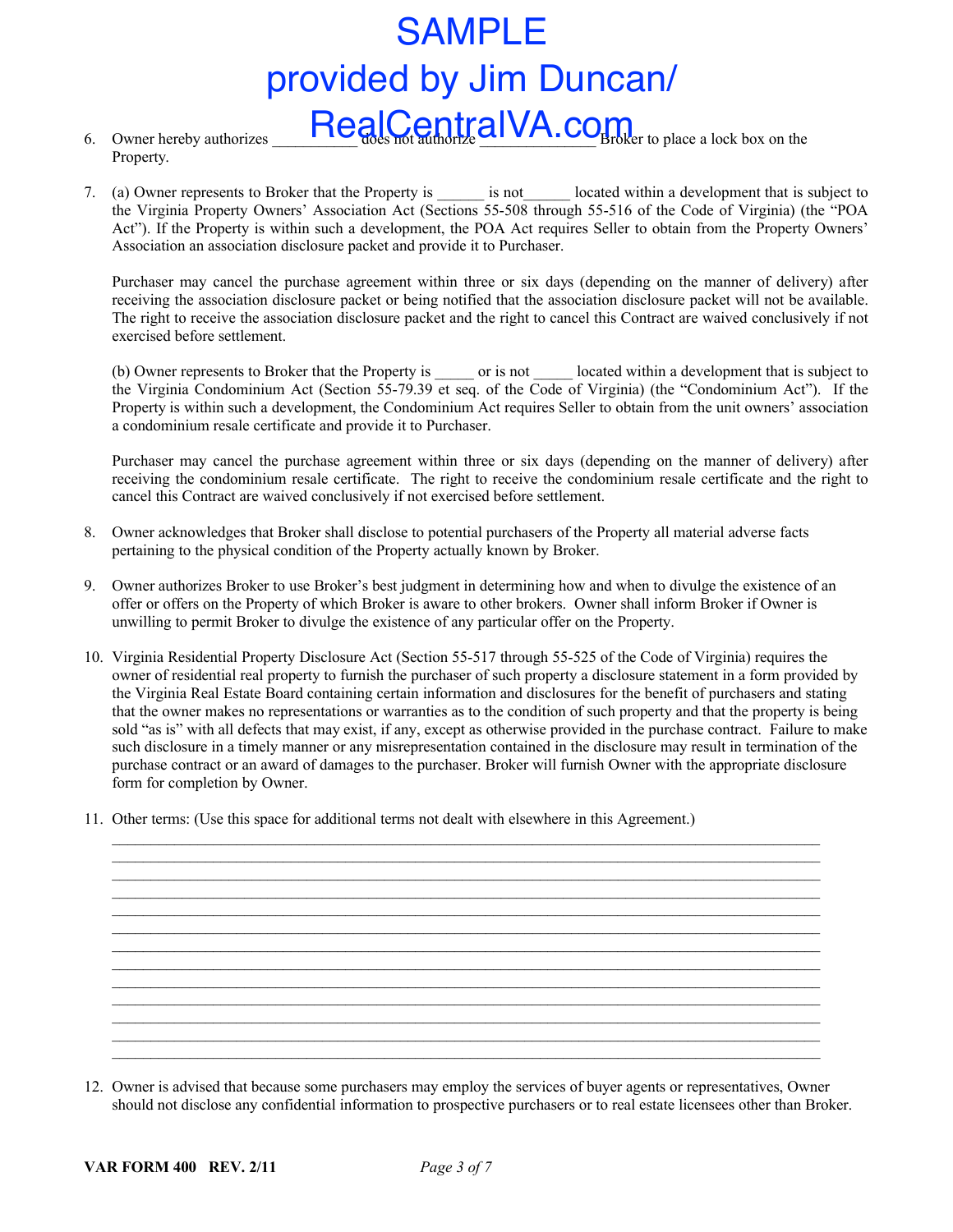#### 13. All of STANDARD PROVISIONS are incorporated herein by reference and apply to this Agreement, unless expressly modified in paragraph 11.

14. ELECTRONIC SIGNATURES.  $\blacksquare$  / If this paragraph is initialed by both parties, then in accordance with the Uniform Electronic Transactions Act (UETA) and the Electronic Signatures in Global and National Commerce Act, or E-Sign, regarding electronic signatures and transactions, the parties do hereby expressly authorize and agree to the use of electronic signatures as an additional method of signing and/or initialing this Agreement. The parties hereby agree that either party may sign electronically by utilizing an electronic signature service.

# Redundant much?

Witness the following duly authorized signatures and seals:

| <b>OWNER</b> |       |        | <b>BROKER</b>         |
|--------------|-------|--------|-----------------------|
| Date         | Owner | (SEAL) |                       |
| Date         | Owner | (SEAL) | BY:<br>NAME:<br>DATE: |

COPYRIGHT©2011 by the Virginia Association of REALTORS®. All rights reserved. This form may be used only by members in good standing of the Virginia Association of REALTORS®. The reproduction of this form, in whole or in part, or the use of the name "Virginia Association of REALTORS®", in connection with any other form, is prohibited without prior written consent of the Virginia Association of REALTORS®.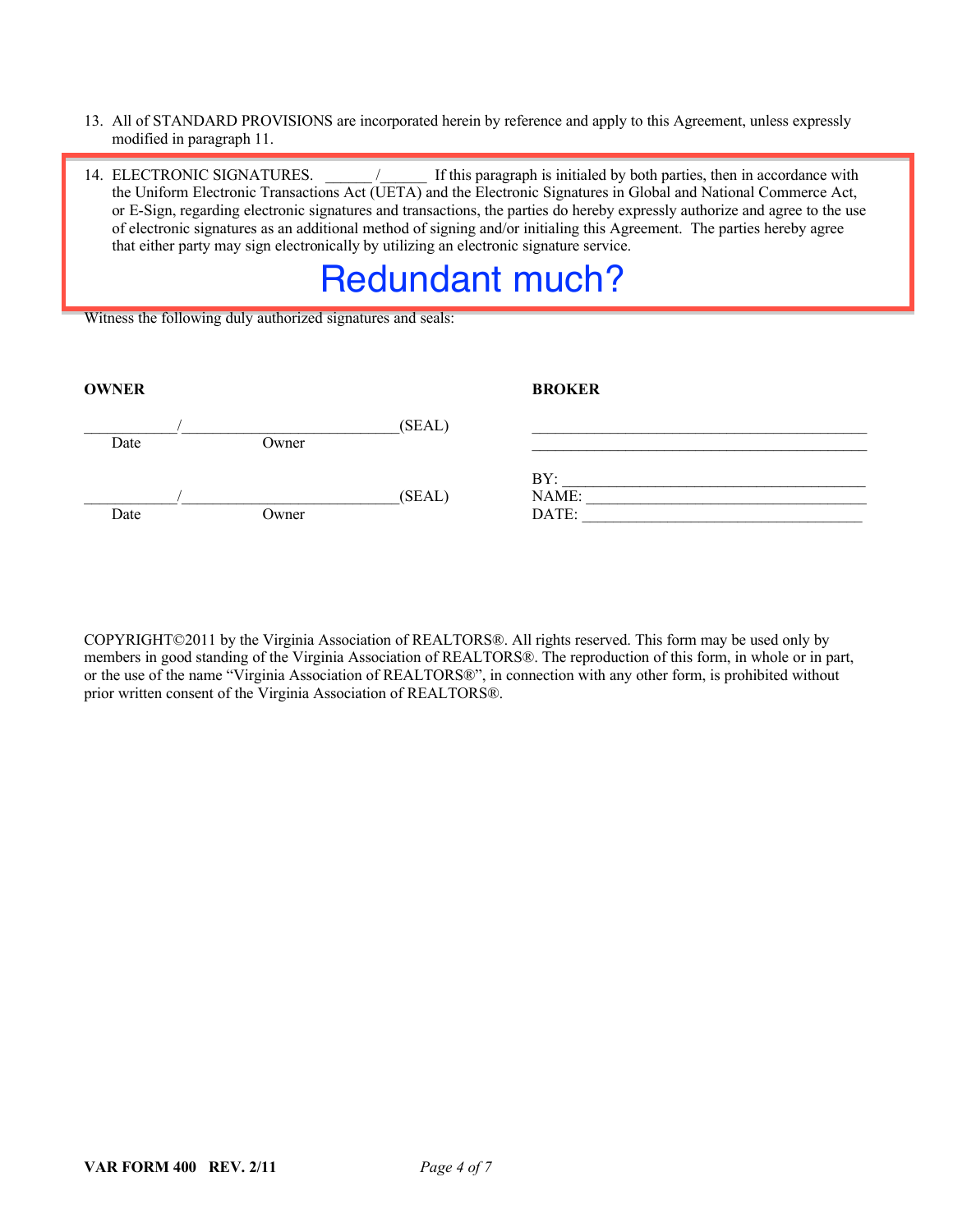# **STANDARD PROVISIONS**

- **A.** In accordance with the Regulations of the Real Estate Board of Virginia, Broker hereby discloses to Owner that Broker and Broker's salespeople are the representatives of Owner in connection with marketing the Property under this Agreement and owe Owner the duties set out in this Agreement. At the same time, brokers and their salespeople are required to treat all parties to a transaction honestly. Without breaching their duties to Owner, Broker and its salespeople may provide prospective purchasers with information about the Property and may assist a prospective purchaser in preparing an offer to purchase the Property. Broker and its salespeople have a duty to respond accurately to a prospective purchaser's questions and to submit Owner all offers to purchase the Property.
- B. This Agreement is intended solely to define the relationship between Owner and Broker. It is not intended to be an offer to sell to a third party, nor may any third party rely upon it as such an offer. Further, this Agreement does not confer upon Broker the power or authority to either make or accept an offer or counteroffer to sell the Property. The Property may be sold only by a written agreement executed by Owner, or by an attorney-in-fact for Owner under a written power of attorney. Broker's authority hereunder shall be limited to marketing the Property for sale and such activities as are necessary or incidental thereto, including without limitation accepting and holding an earnest money deposit in accordance with the Regulations of the Real Estate Board of Virginia.
- C. If Owner should withdraw the Property from the market during the initial period of time or any extension thereof, without written agreement from Broker, or otherwise prevents Broker from selling the Property during the initial period of time or any extension thereof, such action shall constitute a breach of this Agreement, and Owner agrees to pay Broker the Fee set forth in paragraph 4 as liquidated damages, and not as a penalty. If the Fee is expressed as a percentage of the purchase price of the Property, the price, for the purposes of computing the Fee, shall be the price set forth in paragraph 1.
- D. If, after a valid contract for the purchase of the Property is executed by Owner and a purchaser or purchasers, there is a default by such purchaser or purchasers which prevents performance of such contract through no fault of the Owner, Broker agrees that Owner will not be liable for the Fee of Broker and that Broker shall look to such defaulting purchaser or purchasers for compensation relating to such contract. Owner agrees if such a default occurs, this exclusive authorization to sell shall remain in effect until its expiration and that payment of the Fee by such defaulting purchaser or purchasers shall not satisfy an obligation that may arise if, after to such default, another valid contract for the purchase of the Property is brought about by Broker.
- E. If after a valid contract for the purchase of the Property is executed by Owner and a purchaser or purchasers, there is a default by Owner which prevents performance of such contract through no fault of Broker, or if Owner fails to fully perform the obligations of Owner set forth herein, the Owner shall be liable to Broker for the Fee, as compensation for its services hereunder, and the reasonable attorney's fees and expenses incurred by Broker, if any, in enforcing the terms and conditions hereof. In any action brought by Broker or Owner under this Agreement, the prevailing party or parties in such action shall be entitled to receive from the non-prevailing party or parties, jointly and severally, in addition to any other damages or awards, reasonable attorneys fees and costs expended or incurred in prosecuting or defending such action.
- F. Owner agrees that during the initial period of time or any extension thereof Broker is authorized to place "FOR SALE" signs on the Property, to remove any other 'FOR SALE" signs and to take all appropriate action to bring about a sale of the Property. Owner agrees to make the Property available to Broker and real estate brokers and salespersons employed or affiliated with Broker at all reasonable hours for showing to prospective purchasers. Owner also agrees to refer to Broker all inquiries or offers which Owner may receive regarding the Property.
- G. In the event of a sale of the Property, Owner agrees to convey the Property to any purchaser or purchasers by general warranty deed with the usual English covenants of title and free and clear from all encumbrances, tenancies, and liens (for taxes or otherwise), but subject to applicable easements and restrictive covenants of record not adversely affecting the use of the Property, and subject in all events, to the specific terms and conditions contained in the contract of sale.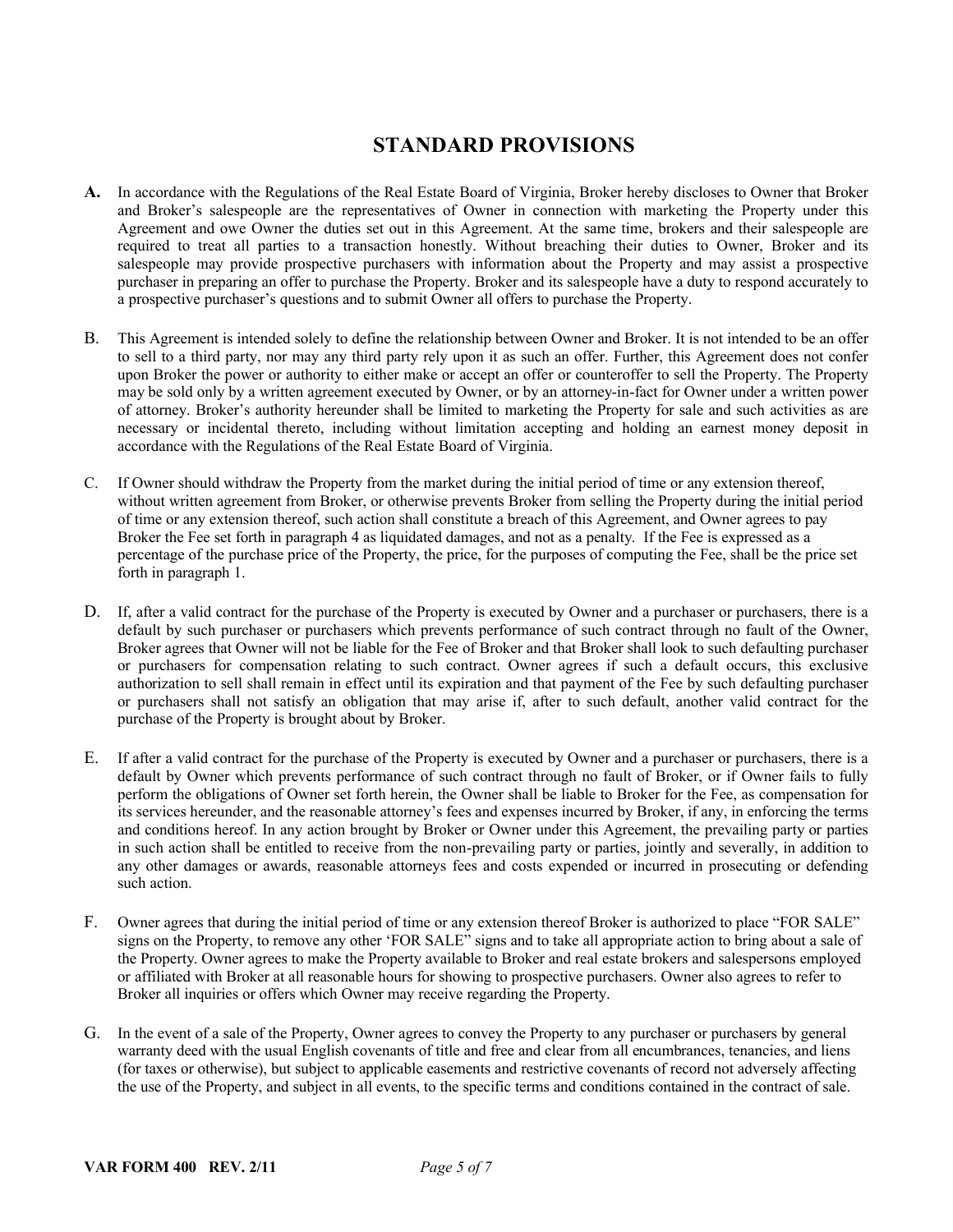## **STANDARD PROVISIONS (continued)**

- H. Owner acknowledges and agrees that in consideration of the use of the services and facilities of Broker or the Multiple Listing Service identified in paragraph 5, neither Broker, its officers, directors and employees, nor any real estate broker or salesperson employed by or affiliated with Broker showing the Property to purchaser or prospective purchasers, nor the Multiple Listing Service, nor the directors, officers and employees thereof, including officials of any parent association of REALTORS®, shall be liable for any vandalism, theft or damage of any nature whatsoever to the Property or its contents during the initial period of time and any extension hereof, and Owner waives any and all rights, claims, and causes of action against any of them and hold them harmless for any property damage or personal injury arising from the use of or access to the Property by any person during the initial period of time and any extension hereof, but excluding property damage or personal injury arising out of the negligence of Broker or its officers, directors and employees or any real estate broker or salesperson employed by or affiliated with Broker.
- I. If Owner has provided to Broker relevant information about the Property, Owner represents and warrants that to the best of Owner's knowledge and belief such information or the information contained in the disclosure form completed in compliance with the Virginia Residential Property Disclosure Act is true and correct as of the date given, and that Owner will update such information promptly in the event of a material change in such information. The parties agree that such information is incorporated into and constitutes a part of this Agreement.
- J. This Agreement may not be modified or changed except by written instrument executed by the parties, and it shall be construed, interpreted, and applied according to the laws of the Commonwealth of Virginia. It shall be binding upon and shall inure to the benefits of the heirs, personal representatives, successors, and/or assigns of the parties.
- K. Owner understands that Owner has the right to choose an attorney to prepare the deed conveying title to the Property or otherwise to represent Owner in connection with the sale of the Property.
- L. In the sale, purchase, exchange, rental or lease of real property, Broker has the responsibility to offer equal service to all clients and prospects without regard to race, color, religion, national origin, sex, elderliness, familial status, or handicap.
- M. If the Property is shown to a prospective purchaser who is represented by Broker and such purchaser client of Broker wishes to make an offer on the Property, and Broker has not designated representatives to represent Owner and purchaser, the Broker will be acting as a representative for both Owner and purchaser in the transaction. In such a transaction, Broker will remain impartial to Owner and purchaser. Owner understands that Broker shall not be liable to either party for refusing or failing to disclose information which, in the sole discretion of Broker, would harm one party's bargaining position and would benefit the other party. However, Broker shall not be prevented from disclosing to the purchaser any known material defects in the Property or any other matter that must be disclosed by law and/or regulation. Broker will not disclose (a) to the purchaser information about what price Owner will accept other than the Listing Price, or (b) to Owner information about what price the purchaser will pay other than the written offered price. If Owner and purchaser do not enter into an agreement for the purchase of the Property such dual representation shall terminate.

Because of such dual representation, Owner understands that Owner and purchaser have the responsibility of making their own decisions as to what terms are to be included in any purchase agreement. Owner should be aware of the implications of the Broker's dual representation including the limitation on Broker's ability to represent Owner or the purchaser fully and exclusively. Owner understands that Owner may seek independent legal counsel in order to assist with any matter relating to a purchase agreement or to the transaction that is the subject matter of a purchase agreement. Provided Broker has acted in accordance with its obligations under this Agreement, Broker shall not be liable for any claims, damages, losses, expenses or liabilities arising from the Broker's role as a dual representative. Owner shall have the duty to protect its own interests and should read any purchase agreement carefully to insure that it accurately sets forth the terms Owner wants included in the purchase agreement.